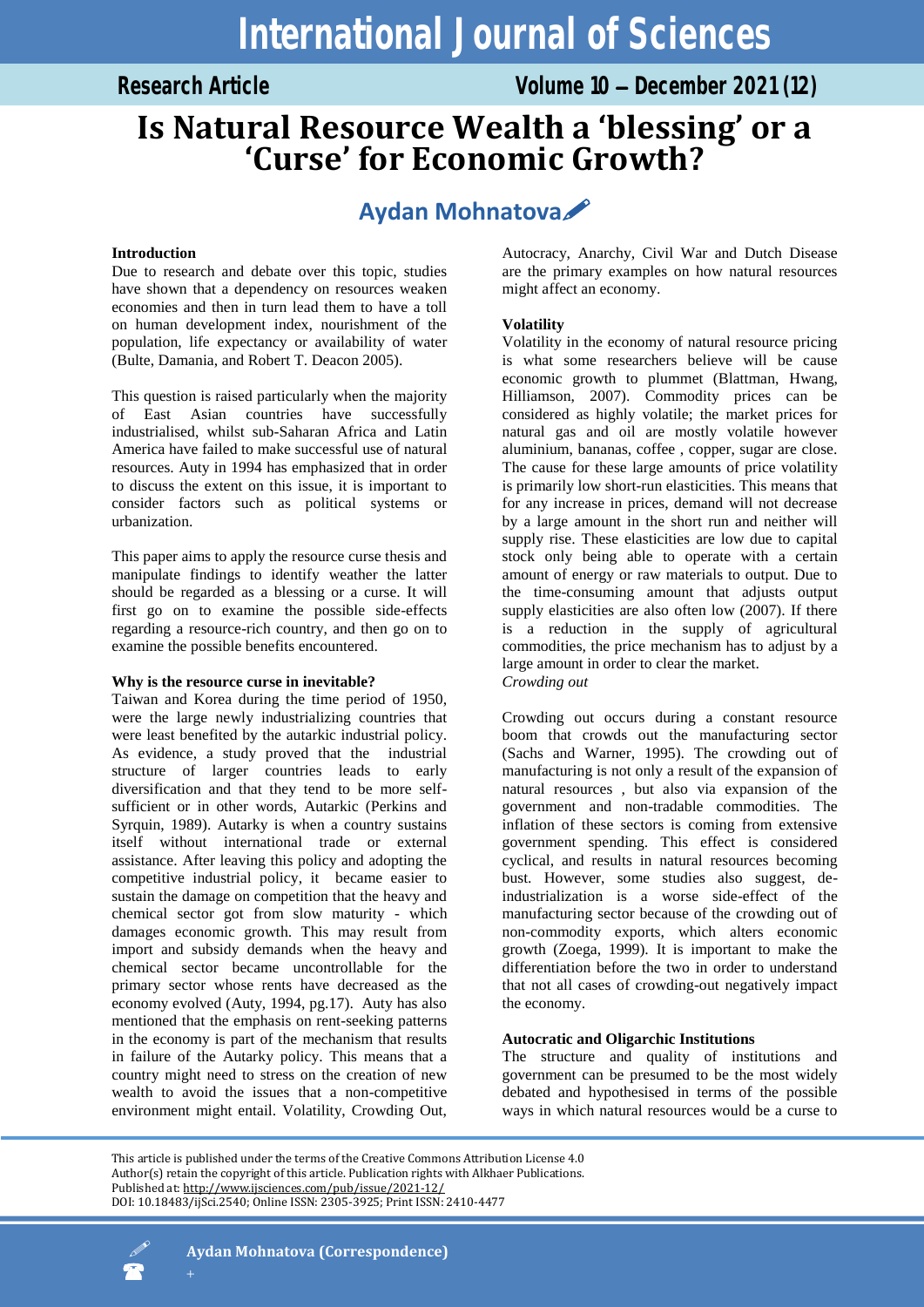the growth of an economy in the long-run, some might claim that corruption is the main reason and purpose.

Auty has often written of a "rent cycling theory" where he claims that economic development requires recycling rents using markets rather than through patronage. Specifically, countries with high rent rates , natural resources out a political debate over ownership, however in countries where rent is low the government has to enthuse the public to create wealth, in order for economic growth. This can be done by promoting a civil society or by promoting inequality for example.

There is a certain hypothesis which states that there can be no taxation with the absence of representation, this theory states that democracy has a need for tax revenue. In terms of the Middle Eastern oil exports, the governments access to rents, specifically in the form of oil revenue, has lowered their dependency on tax collection, which resulted in the independency from democracy (Vandewalle, 1998). A study done by Huntington in 1991, has broadened this theory by comparing it beyond the borders of the Middle East to various states that have natural resources in the world.

This can be compared to the works of Engerman and Sokoloff, to answer on why industrialization firstly occurred in the North-Western hemisphere rather than the South-Western hemisphere. It is important to note colonization that occurred by the Europeans in Latin America, were once considered to have acquired a better find of gold and silver rather than those who have colonialised North America. This occurred during the Treaty of Breda in 1667, where the Dutch and later the French were willing to give up owned lands such as New Netherland and Canada for an exchange of land in South America (Parker, 2011, pp. 138-305).

Individualism, democracy, egalitarianism and capitalism was primarily developed in areas that were suited to areas which supported farming and fishing for example in the Northeast United States. This was perhaps "preparation" for the industrial revolution because these areas became well applicable to such reform. However, areas that were concerned with industries based on extractions were not well suited for the industrial revolution because society and the environment became well-adjusted to depend on class and authoritarianism , instead of personal incentives and dispersed decision making. Most studies that examined general cross-sections of countries after following the growth of rent-seeking and democratic propositions, have resulted with the conclusion of natural resource dependency being connected with an authoritarian government (Ross, 2001). In a study

done by Sala-I-Martin and Subramanian (2003) and Bulte, Damania, and Deacon (2005) have argued that commodities such as oil do lead to the slow progress of economic growth.

#### **Anarchic Institutions**

Anarchy as opposed to Autocracy can also lead to a varied type of institutional failure. The uncontrollable scarcity of resource, property rights and civil war have been described to be the factors that affect commodities in an Anarchy most (Solow, 1986).

What could help the scarcity of resources, or to address the issue of excessive depletion, would be to offer private businessmen full property rights would give them incentive enough to not waste these commodities. However, even so it is controversial to enforce property rights on a scarce good, since it would no longer be controlled by the state and would be used upon the will of the owner only rather than a large community of decision makers who would be more inclusive on different types of ideas and choices.

Civil war or domestic conflict has a tremendous impact on economic development. An area of land that has natural resources would have the availability of diamonds and other important resources available for anyone to obtain. This is where conflict will likely arise due to the ease in which these resources could be obtained, not requiring any sort of production or intensive labour and investment in capital to produce valuable items. In fact, there is evidence to prove that economic dependence has often resulted with civil war. Researchers have found that economic dependence on oil and mineral wealth is correlated with civil war such as in Sudan and Angola (Collier, 2007).

#### **Dutch Disease & Procyclicality**

The Dutch Disease can be defined as a real appreciation in the nominal currency (Edwards (1986). Auty has described the Dutch disease as the early "shrinkage of agriculture and under expansion of competitive manufacturing." This means that the growth of the non-traded goods sector or inflation is not only primarily due to real appreciation of currency. It is the implication of fiscal policy that contributes to this. Research has proven that fiscal policy does have a tendency towards being procyclical in newly developing countries if they are compared to industrialized nations (Medas and Zakharova, 2009). What causes procyclical expenditure is often caused by political pressures that arise after there has been shocks in tax revenues, investment and government wage bills which make governments increase spending into the economy which can be unnecessary. This most likely occurs in economies where natural resources are the main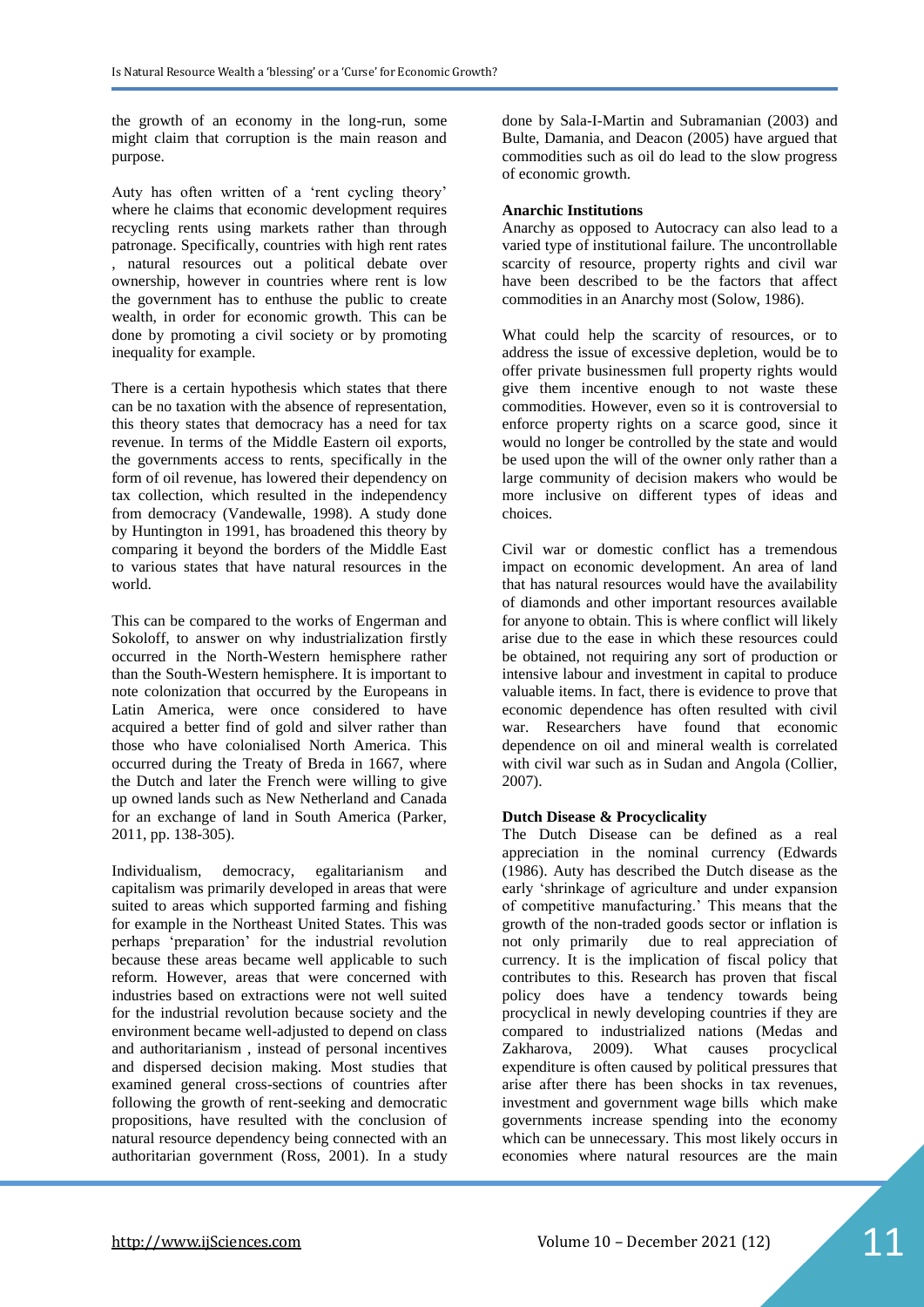aspect of the business industry (Hamilton and Kazimov, 2011).

#### **Reasons for being a partial blessing**

There are yet benefits to be noted of the possible benefits of the resource curse. The UAE has a vast amount of the worlds crude oil and gas ; however, this has encouraged growth in its economy. There were many increases in life expectancy, literacy, education and health care. The government debt is fairly small and government spending has successfully established infrastructure, created employment and a well-round welfare system. To battel the issue of the scarcity of natural resources the UAE has established light manufacturing, tourism, finance and many other economical innovations that would make the economy stable on its own without the need of having natural resources. It can be revised from this that the UAE has used its natural resources as a jumping start to many more economic contributions, rather than use it as a constant commodity and waste its long -term benefits (Frederick van der Ploeg, 2011).

It can also be regarded as a blessing if transportation costs are high, the extra resources would decrease the domestic price to manufacturing giving domestic producers a comparative advantage. There might also be a higher saving rate due to the limited consumption choices by those producing with natural resources. Also, if those using natural resources made the decision to sell their rights, this might lead to shocks in consumption (2011). In the nineteenth century there was a more widespread ownership of resources, and it is important to acknowledge that it might relate to the smaller and more efficient scale of production experienced at that time (2011). The existence of natural resource act as attractive incentive to political groups to eliminate technological development which would in the long run weaken their institutional power. (Acemoglu and Robinson 2006).

#### **Possible Solutions**

If an economy experience price volatility, economic *integration* for example removing barriers that halt the flow of goods and services might ease the price fluctuations. Some studies do suggest that financial integration does smooth economic shocks (Harvard Jacks, O"Rourke and Williamson, 2011), however an article by the journal of financial economics has concluded a study with findings that integration would increase investment and lead to development in the long run. However, if the volatility originates from an unsustainable path for housing prices then integration could result in bubbles and crashes (Loutskina. E & Strahan.P.E, 2015).

The concept of privatization could ease the slow

growth of the mineral sector which public monopoly ownership of foreign capital has caused, perhaps this theory could have been applied to Sub-Saharan Africa. The key to the resource curse being well maintained, would be a well-functioning government system, that would supply goods to the natural resource sector, rather than keeping the ownership to themselves. The experiences in US do indeed confirm that the scarcity and depletion of natural reserves can be successfully tackled by technological progress in extraction and privatization of reserves (Frederick van der Ploeg, 2011). The policy lessons need not to be overlooked by most researchers, as was stated by Rosser, he claimed that it is with the understanding of various types of developmental structures, that the resource curse would be maintained, and in fact has pointed out that most resource abundant countries have performed exceptionally well over the last 10 years. Some have failed to correlate the correct policies in order to maintain the resource abundance towards further developments like Dubai has done over the years. Torvik in 2009 has stated that it is still not certain whether resource abundance is the direct cause of slow economic growth. This means that the question of causality is raised.

Results in various surveys have shown that there is a positive relationship with natural resources and real growth in Gross Domestic Product (Brunnschweiler, 2007), these were carried out over the time period of 1970 till 2000. Brunnschweiler has also stated that there is no concrete evidence over the idea that the resource curse negatively affects institutional quality which is opposed to the idea of natural resource curse behaviour such as rent seeking (2007). However, it could be noted that as institutional quality improves, the beneficial effects of economic growth proceed to diminish. Quite the contrary, he also believes that the abundance of natural resources may be considered to be more of an economic bonus to an economy (2007). East Asian countries have successfully integrated this boon to further progress their economy towards becoming more independent. It is important to manipulate an economy with polices that are suited for the individual economy, and not apply the same methods as applied to successful countries before.

#### **Concluding Points**

To conclude on weather resource abundance should be regarded as a blessing or a curse, it is important to acknowledge that with the correct economic manoeuvres such as integration and privatization, poor countries could successfully turn their resource curse into a benefit. Conflict prone countries such as Africa, would need to dwell on the firmer foundation of their weak institutions in order to control the ownership and management of natural resources (Frederick van der Ploeg, 2011).